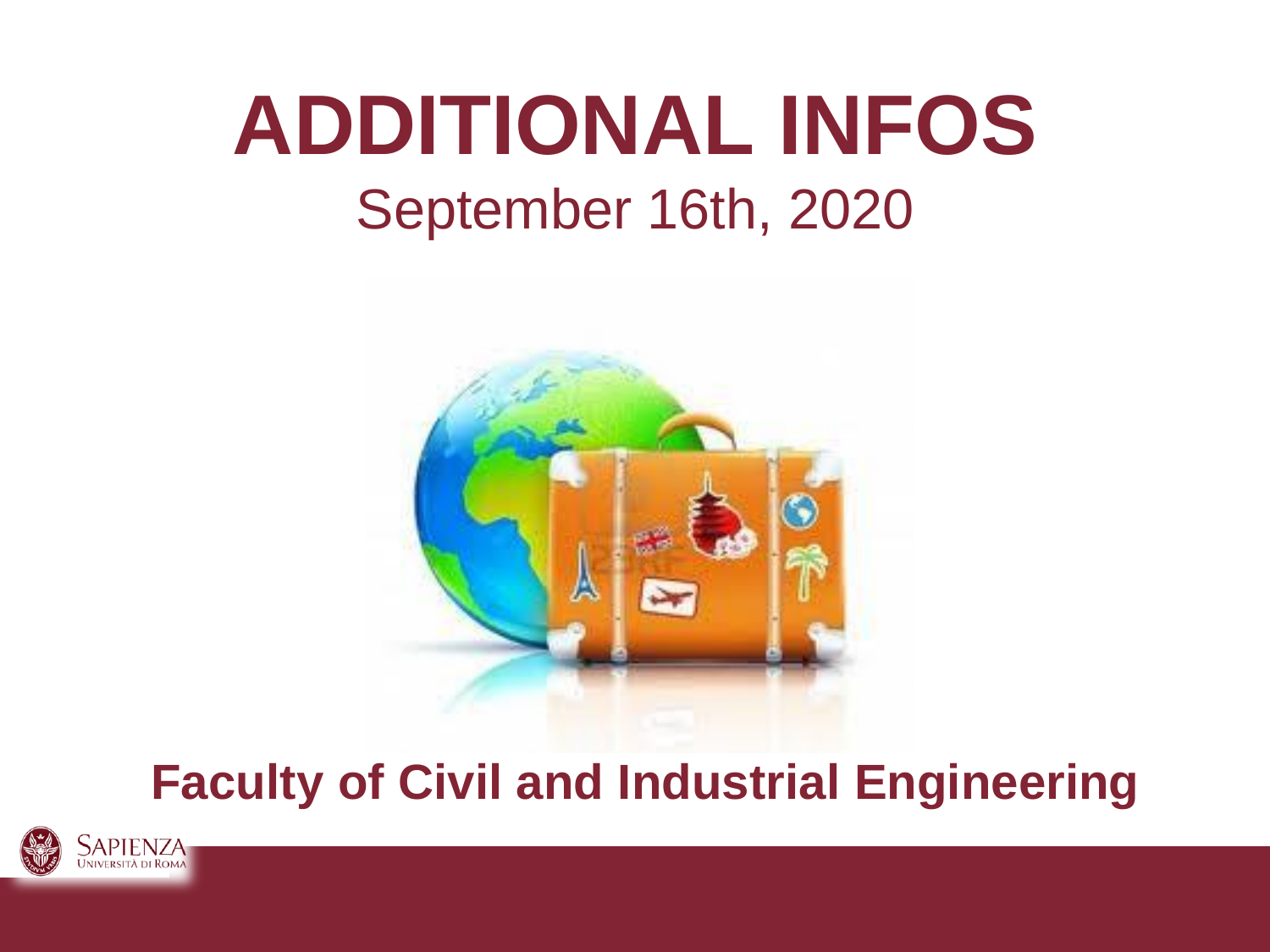#### **Where can I find information or updates**

- Sapienza webpages:
	- Access procedures

[https://www.uniroma1.it/en/notizia/covid-19-phase-2](https://www.uniroma1.it/en/notizia/covid-19-phase-2-procedures-students-staff-and-guests) procedures-students-staff-and-guests

– Covid-19 Phase 3: in-person and online classes, exams and graduation sessions

[https://www.uniroma1.it/en/notizia/covid-19-phase-3-person](https://www.uniroma1.it/en/notizia/covid-19-phase-3-person-and-online-classes-exams-and-graduation-sessions)and-online-classes-exams-and-graduation-sessions

– Covid-19 Phase 3: general guidelines [https://www.uniroma1.it/en/notizia/coronavirus-advice](https://www.uniroma1.it/en/notizia/coronavirus-advice-sapienza-community)sapienza-community

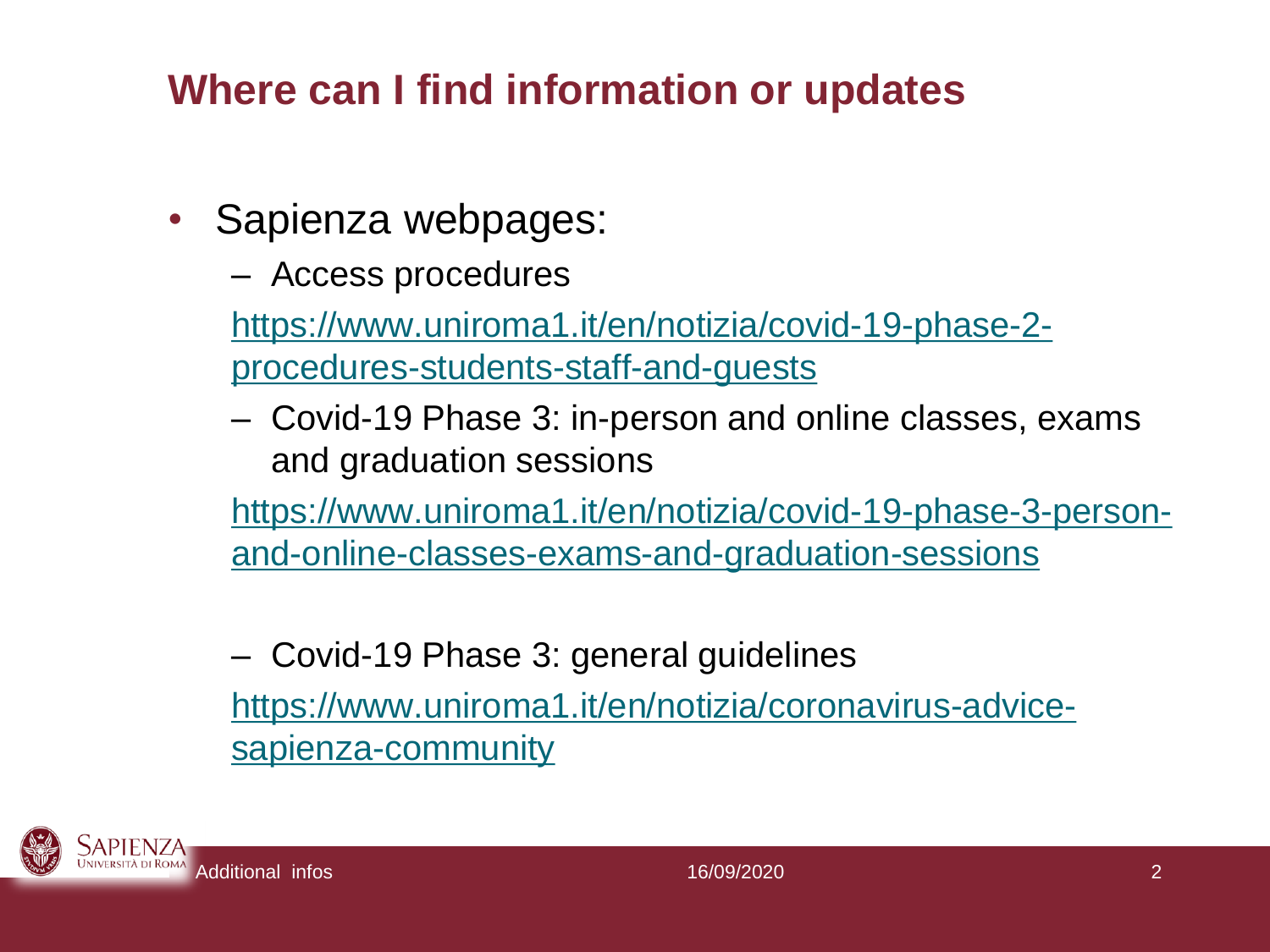# **Where can I find information or updates**

- Specific Master (or Bachelor) degree course <https://corsidilaurea.uniroma1.it/en> And then type the name of the degree
- Specific subject:

<https://corsidilaurea.uniroma1.it/en/cerca/docente>

And then type the name of the professor.

Most updated infos will be posted on the **notice board**

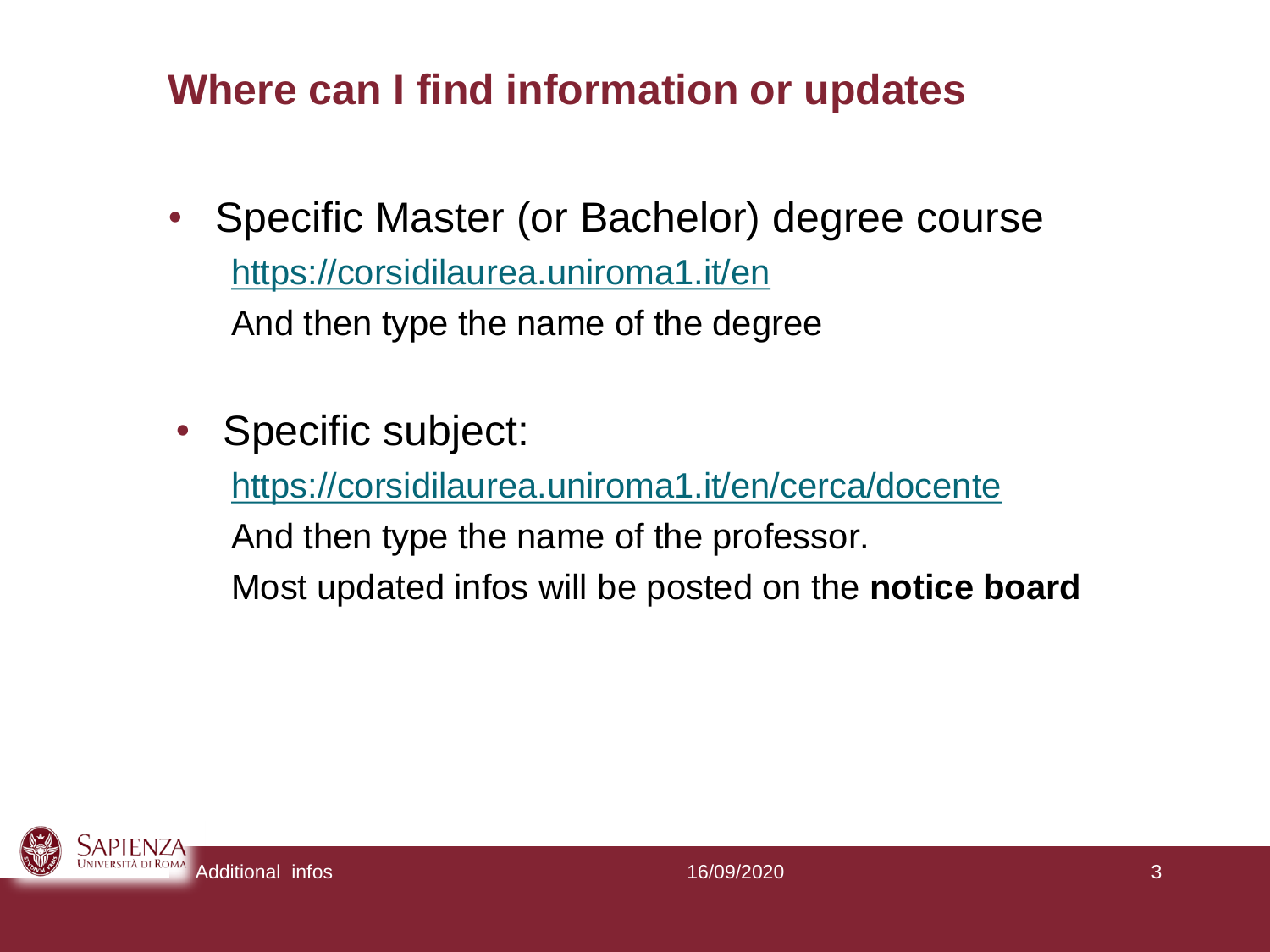

• Students will have **access** to courses both **in person**, keeping in mind the necessary safety measures, and **remotely** with live sessions.

#### **If you attend in person:**

• In order to ensure adequate access control, for the purposes of health prevention, a computerized procedure has been implemented to automatically track entrances.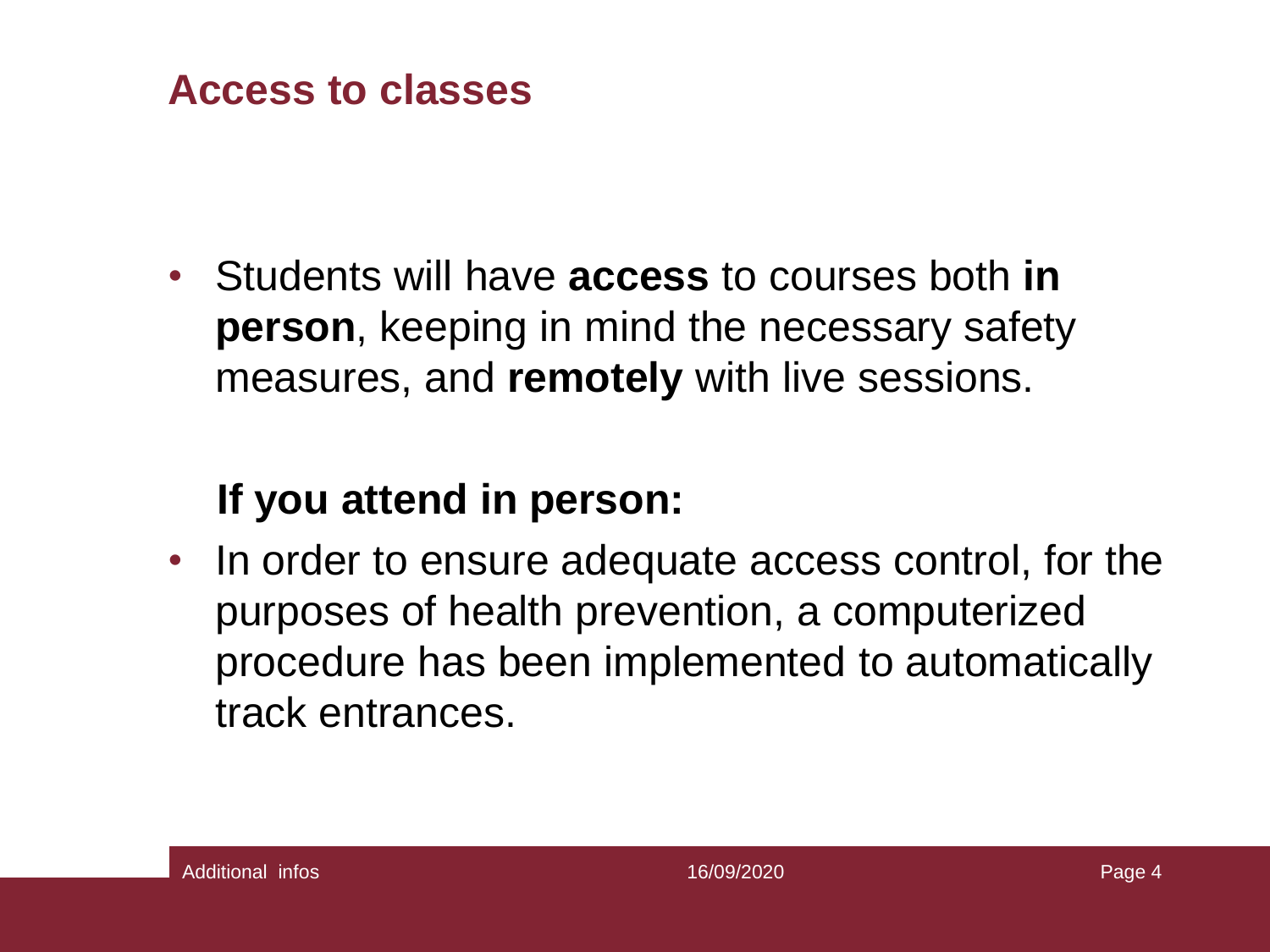#### **Accessing in person**

#### **Access is not allowed:**

- 1. to those who have more than 37.5 C fever or other symptoms (cough, cold, sore throat, burning eyes, difficulty in breathing);
- 2. to those who have had close contact with confirmed COVID-19 cases who have not completed the prescribed quarantine period;
- 3. to those who have tested positive for COVID-19, in the absence of the medical certification showing the "negativization" in the provided manners.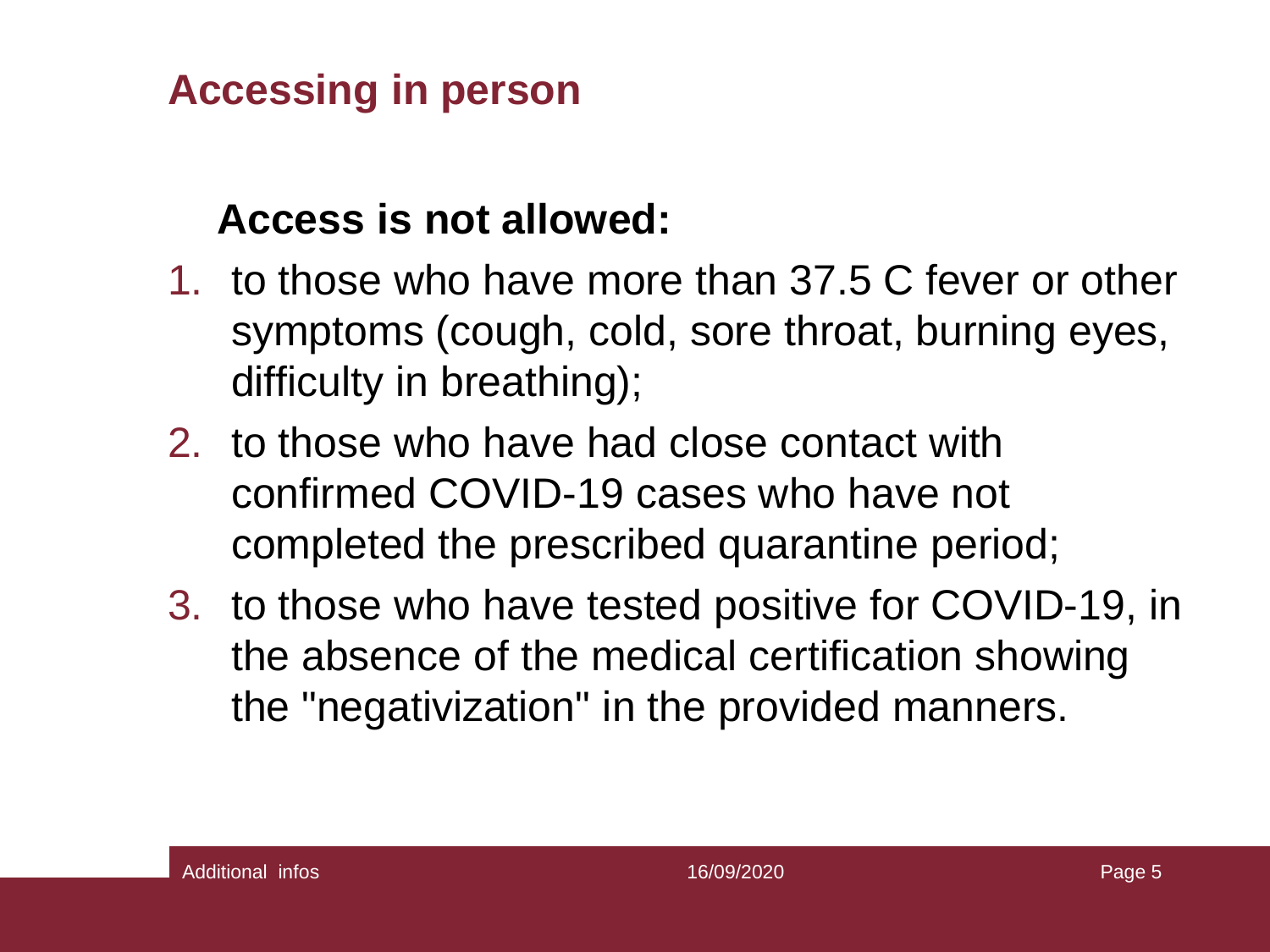#### **Accessing in person**

- Access to Sapienza is allowed subject to filling the form [https://www.uniroma1.it/en/notizia/covid-19-phase-2](https://www.uniroma1.it/en/notizia/covid-19-phase-2-procedures-students-staff-and-guests) procedures-students-staff-and-guests
- The use of the mask is mandatory throughout the Faculty, including the toilet rooms and offices;
- It is possible to remove the mask in open places (garden, cloister, …), keeping the distance of at least one meter from other people;
- Common areas can be occupied only for the time necessary for the consumption of meals and in any case maintaining the minimum distance of one meter from other people;
- It is mandatory to follow the directional arrows to move from one classroom to another, or from the classroom to the toilet.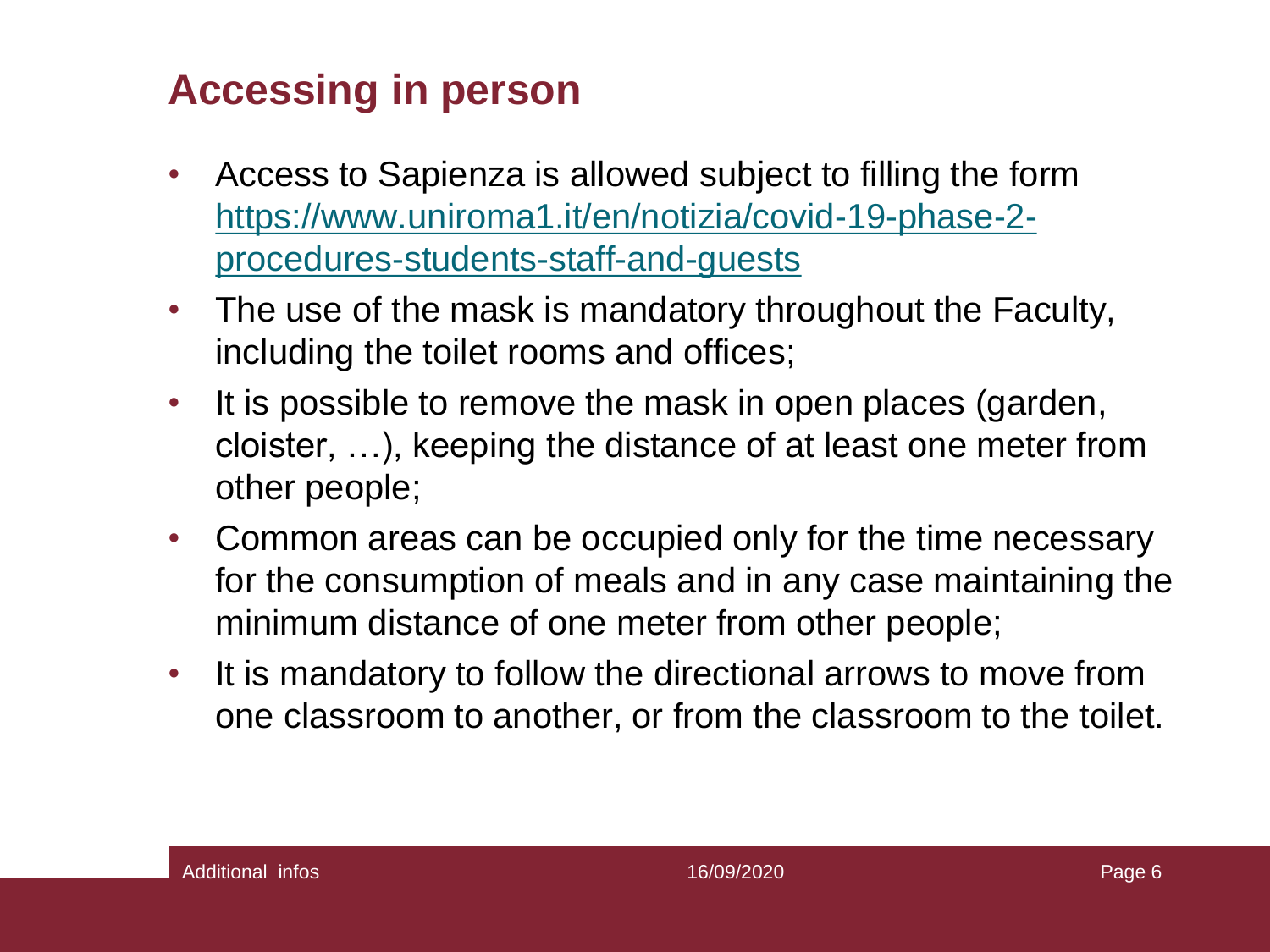#### **Behavior in the Classroom**

## **Students are requested to respect the following indications:**

- 1. Enter the classroom one at a time with the mask on
- 2. Communicate your name to the Teacher
- 3. Sanitize your hands with the gel placed on the desk
- 4. Sit only in seats not marked with the red symbol
- 5. Exit in an orderly manner and one at a time through the door or side indicated by the "exit" arrow
- 6. Follow the Teacher's instructions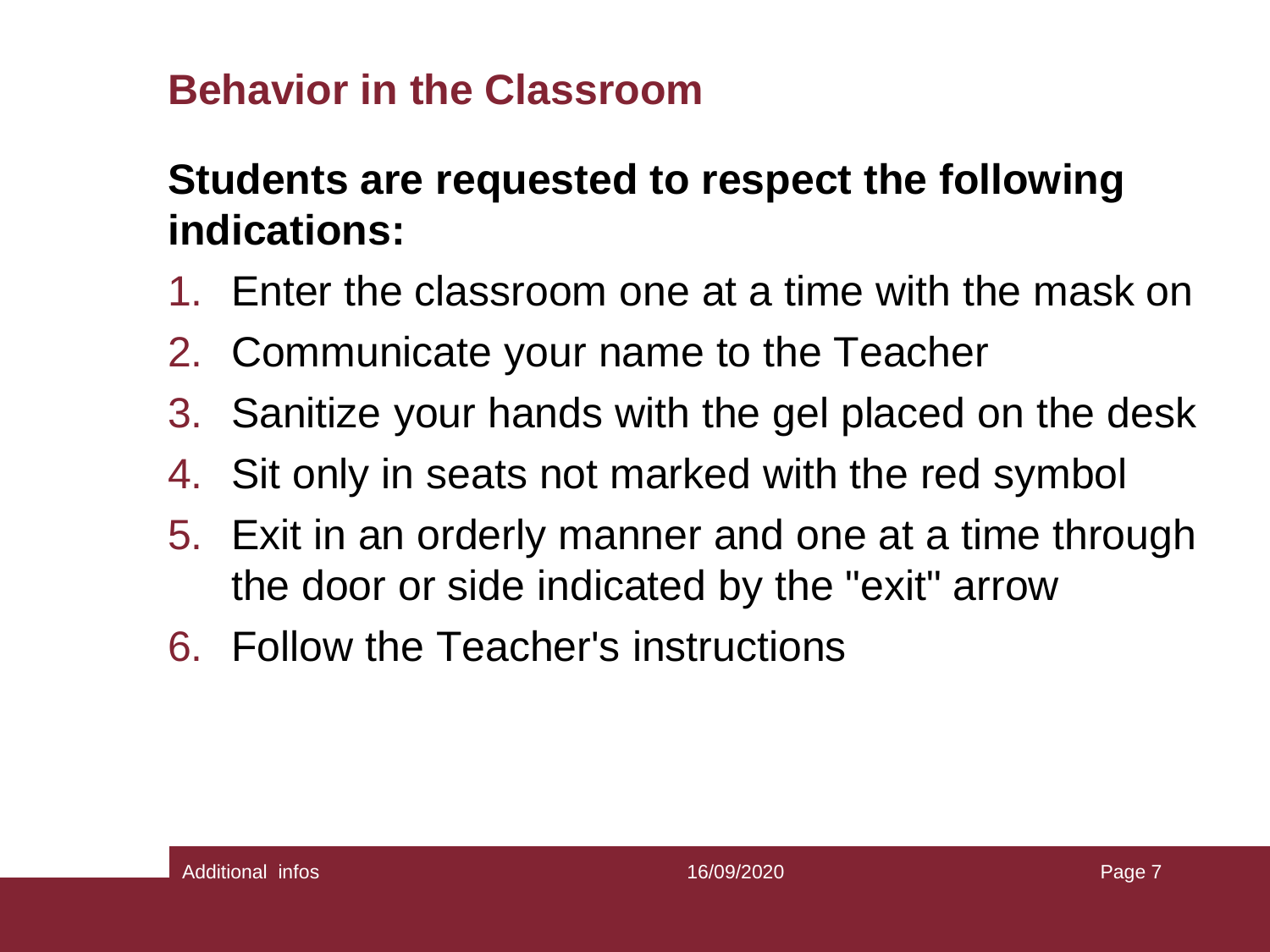# **Booking your in person lectures /1**

Go to the online seat reservation system **[\(t.b.a, please check https://www.uniroma1.it/en/notizia/covid-19-phase-](https://www.uniroma1.it/en/notizia/covid-19-phase-3-person-and-online-classes-exams-and-graduation-sessions)3-person-and-online-classes-exams-and-graduation-sessions )**

To book your seat you need to know:

- the date and time of the lecture you want to attend
- the code of the building where the classroom is located
- your student ID number.

It will be possible to reserve a place in the classroom up to one week before the beginning of the lectures scheduled for your course.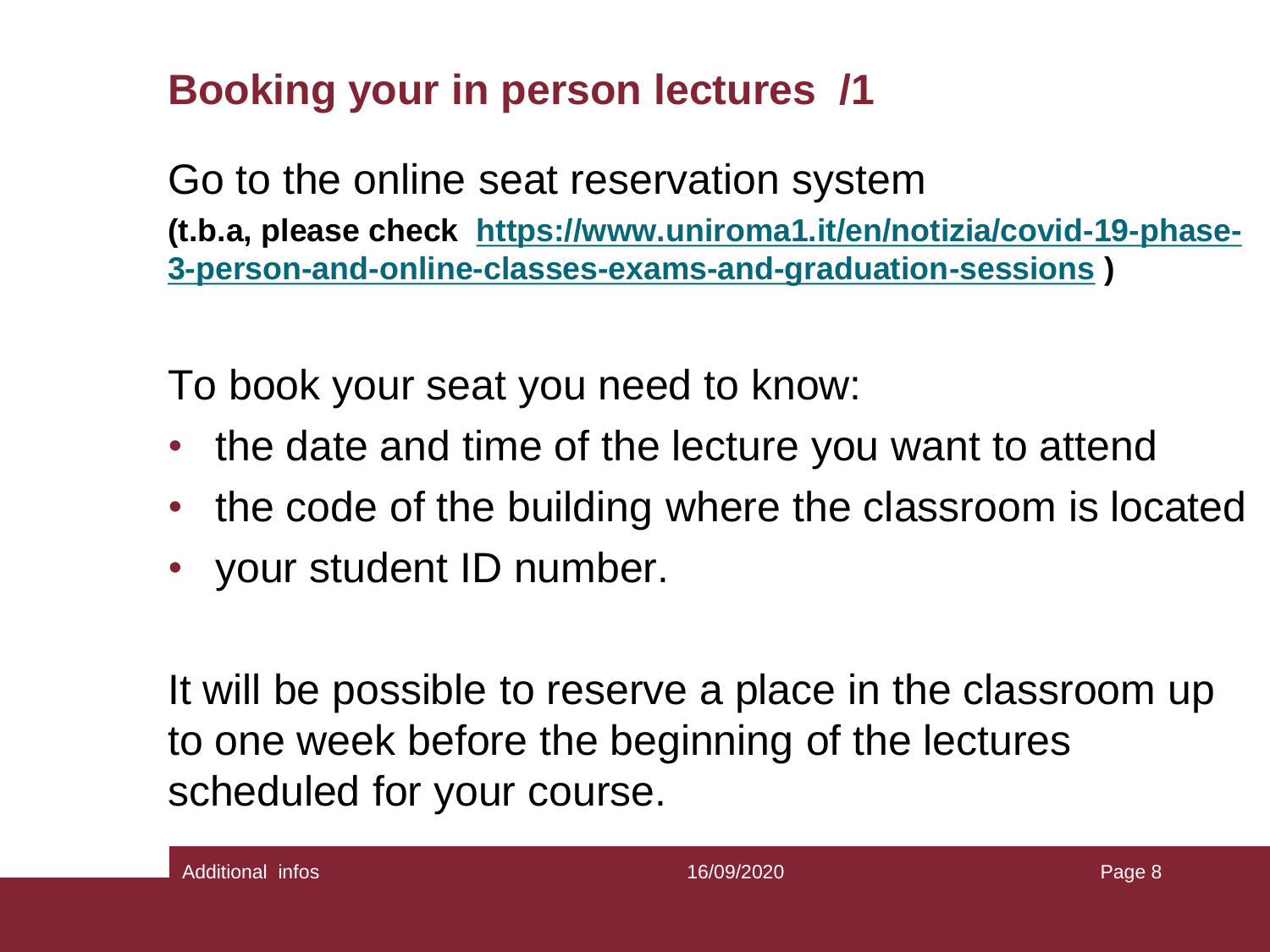# **Booking your in person lectures /2**

• **You will be allowed to enter the booking process on a weekly basis and depending on the last two digits of your ID number.**

- 1 from 21/09 to 26/09 from 00 to 33
- 2 from 28/09 to 3/10 from 34 to 66
- 3 from 5/10 to 10/10 from 67 to 99
- 4 from 12/10 to 17/10 from 00 to 49
- 5 from 19/10 to 24/10 from 50 to 99
- 6 from 26/10 to 31/10 from 00 to 49
- 7 from 2/11 to 7/11 from 50 to 99

#### **Week Student ID with final digits**

…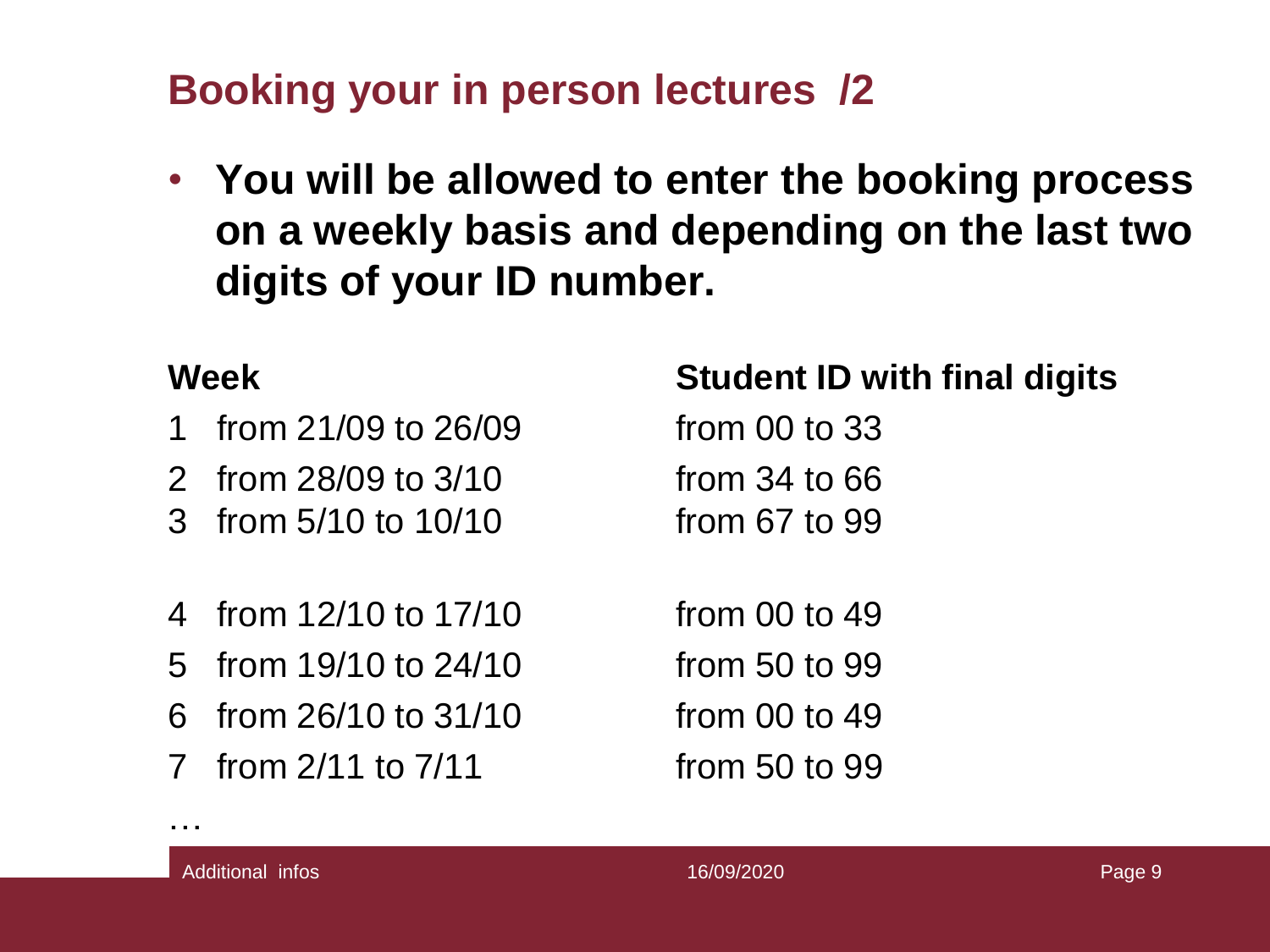### **Booking your in person lectures /3**

- The online seat reservation system will provide you with a receipt for your reservations.
- You must keep the receipt (even just on your cell phone, you do not have to print it) and show it to the security staff at the entrance of the Sapienza branches.
- For security reasons, the structure may plan to seat you in order of arrival (and therefore in a different place from the one booked): do not worry, the seat you booked is still guaranteed.
- If you decide not to attend the booked lecture, please cancel your reservation to give access to a student on the waiting list.
- If you failed to make your reservation and are on the waiting list, you may be notified if a seat becomes available.
- If not, you can take the lesson remotely.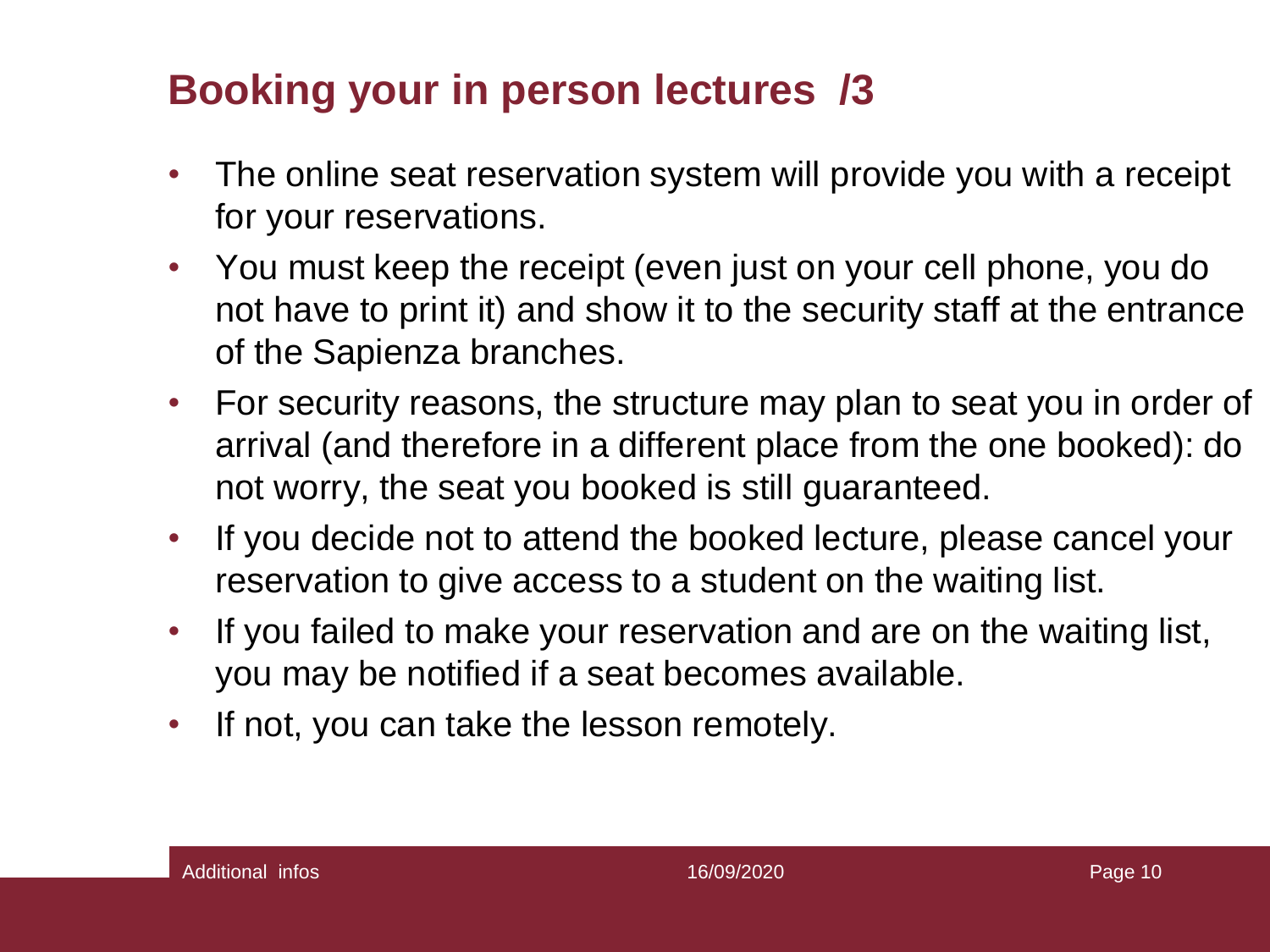#### **Attending classes remotely**

- You can attend classes remotely:
	- if you are unable to come to Rome (e.g. your visa has not been issued yet),
	- if it is not your turn to book a place in the classroom,
	- if you simply prefer it.
- Go to the course catalogue:

<https://corsidilaurea.uniroma1.it/en>

- Look for the course you are interested in and select the "Attend" section.
- For each subject, in your professor's notice board, you will find the link to the virtual classrooms to follow the online lectures.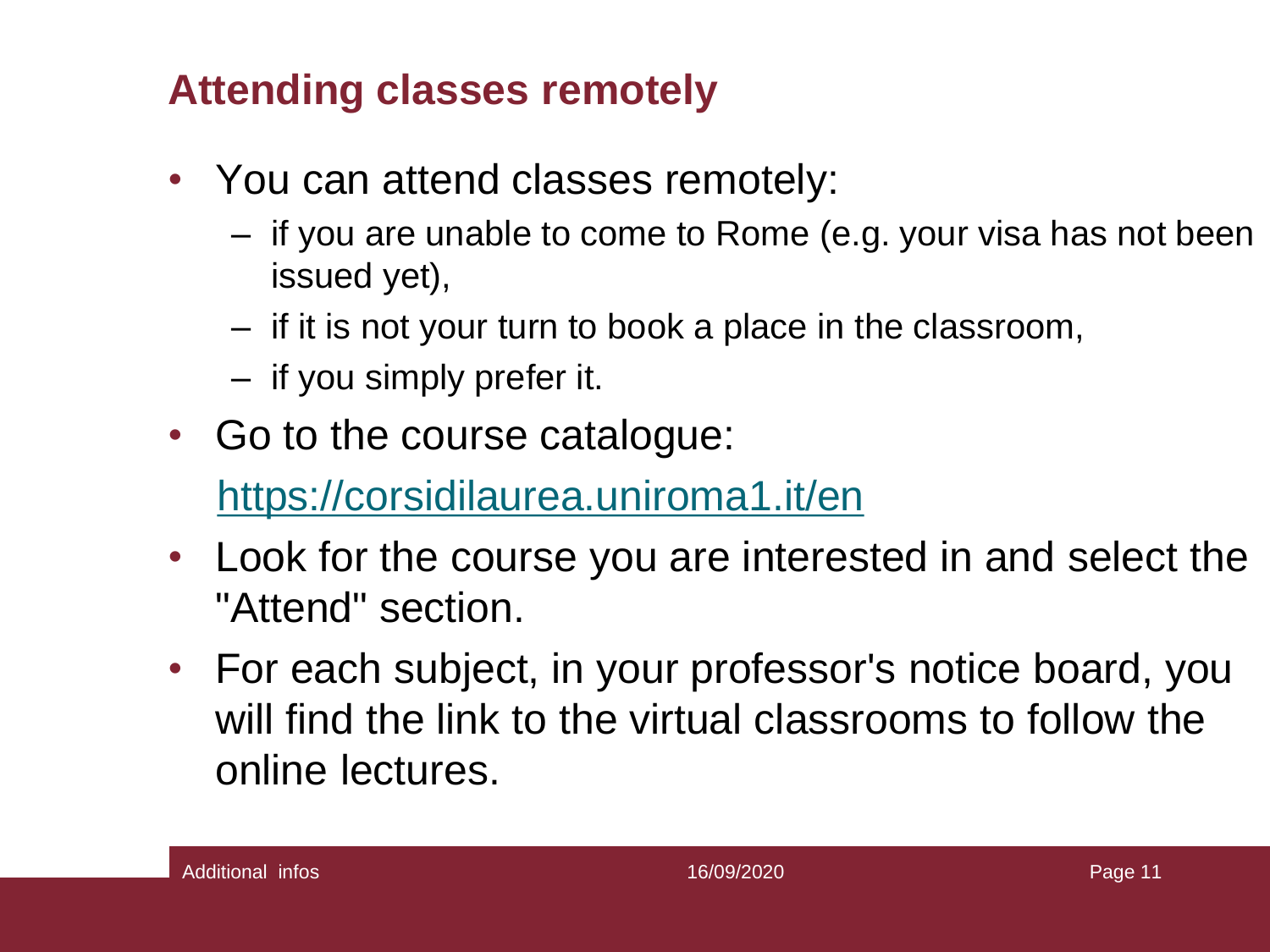#### **Which platforms will be used for remote lectures**

- Professor can adopt different platforms for remote lectures. Please look on the prof.'s notice board
	- Google Meet
	- Microsoft Teams
	- Power Point
	- $-$
- Teaching material will be distributed through:
	- Google Classroom
	- Moodle

#### [https://www.uniroma1.it/en/pagina/easy-tools-campus-and](https://www.uniroma1.it/en/pagina/easy-tools-campus-and-online-teaching)online-teaching

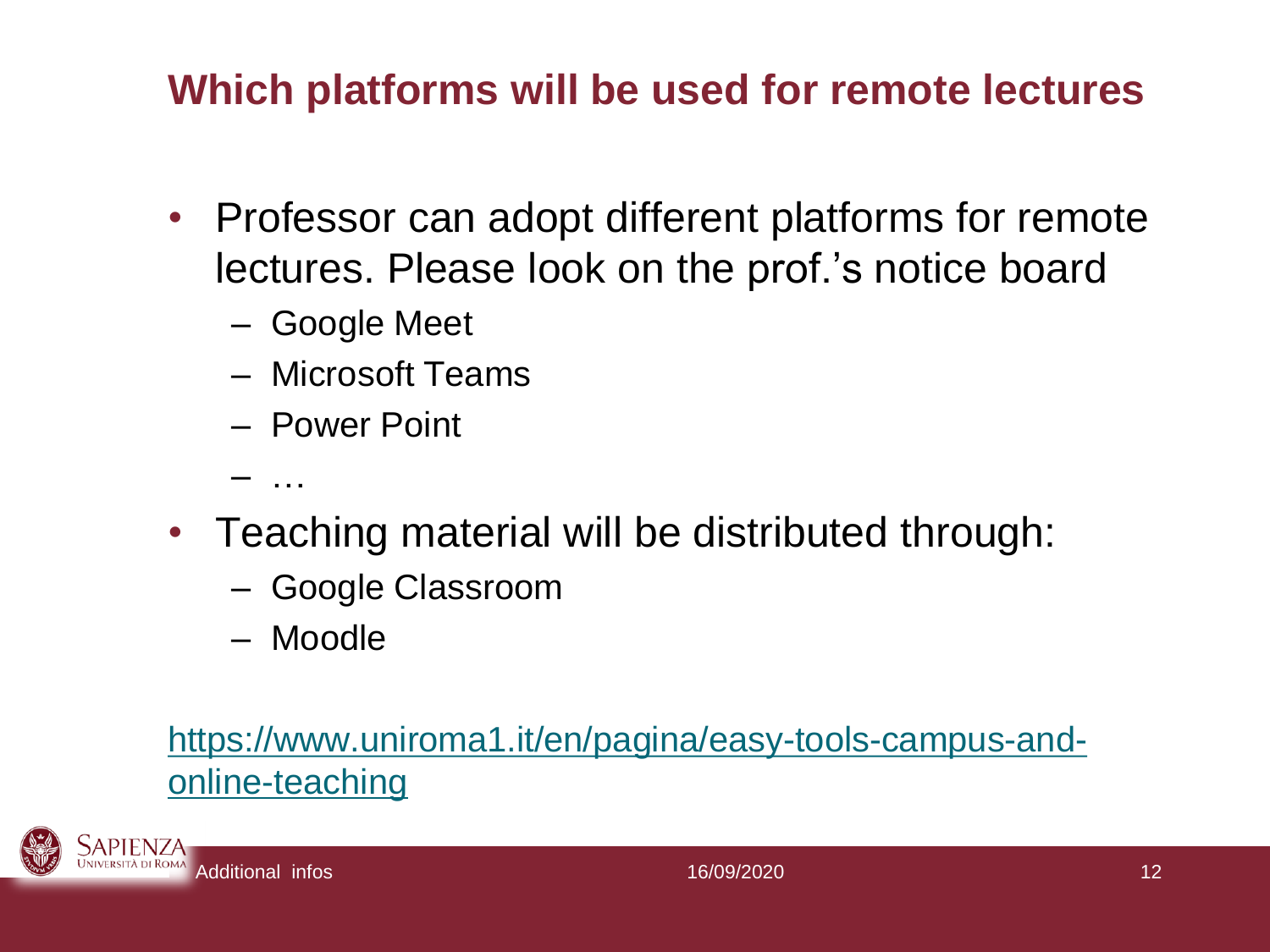#### **Remote oral exams**

- Exams and graduation sessions will also be held in "blended" mode (both in person and remotely)
- Remote oral exams will be held using the Google Meet platform
- Two connected devices (e.g. PC and cellphone) are generally required.
- Please read carefully the procedures at:

[https://www.uniroma1.it/en/documento/extraordinary-procedure](https://www.uniroma1.it/en/documento/extraordinary-procedure-online-exams-due-current-covid-19-medical-emergency)online-exams-due-current-covid-19-medical-emergency

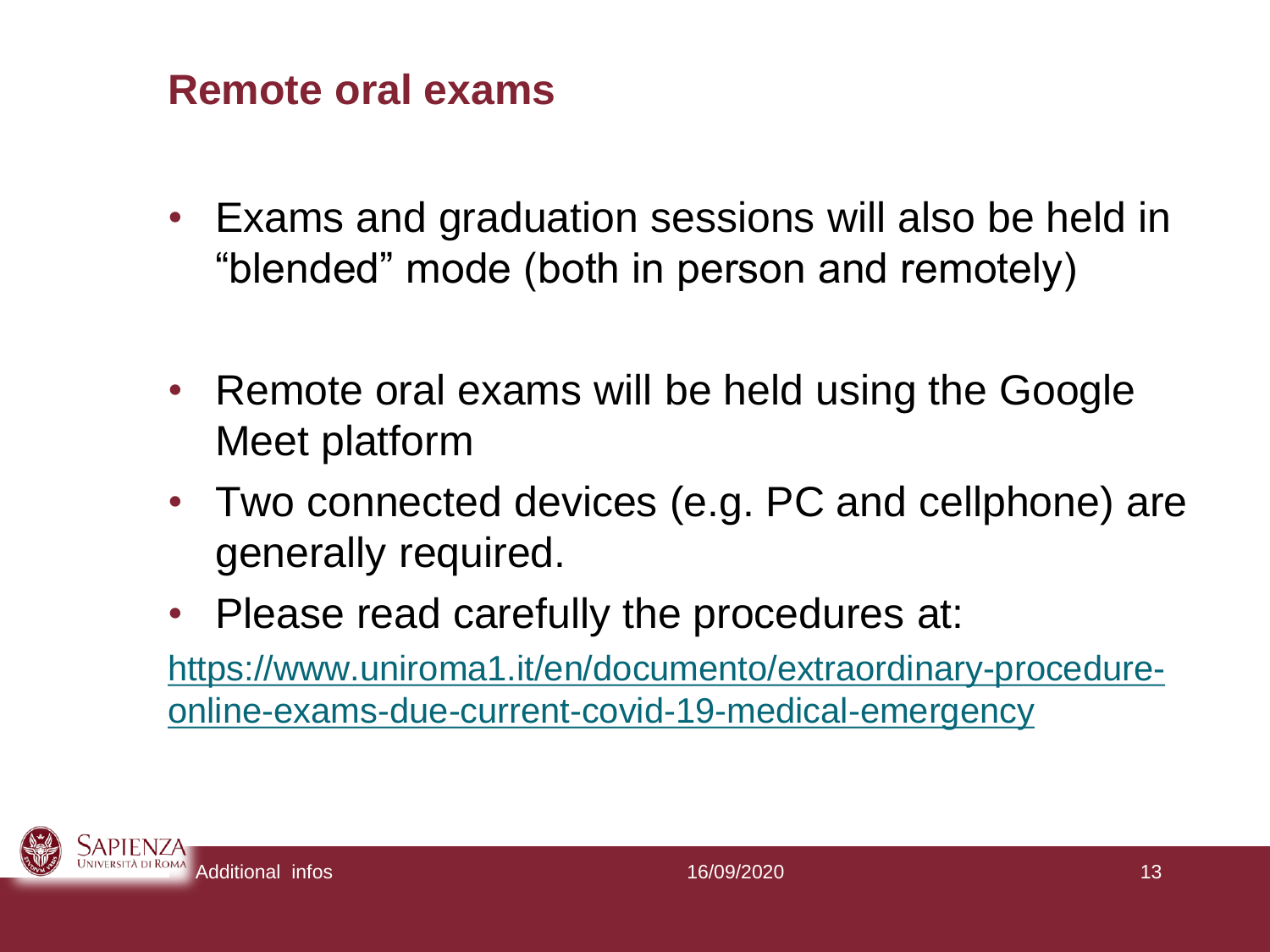#### **Remote written exams**

• A preliminary identification process is required that involves uploading a photo-ID on the Infostud system and a call to the Educational Affairs Office. Instructions:

[https://www.uniroma1.it/sites/default/files/field\\_file\\_allegati/ex](https://www.uniroma1.it/sites/default/files/field_file_allegati/exam_net_students_eng.pdf) am\_net\_students\_eng.pdf

- Remote written exams will be held through the platform "exam.net". An additional connection (cellphone) to Google Meet is required for identity check during the exam
- Please read carefully the procedures at:

https://www.uniroma1.it/en/documento/extraordinary-procedure[online-written-exams-due-current-covid-19-medical-emergency](https://www.uniroma1.it/en/documento/extraordinary-procedure-online-written-exams-due-current-covid-19-medical-emergency)



**APIENZA**